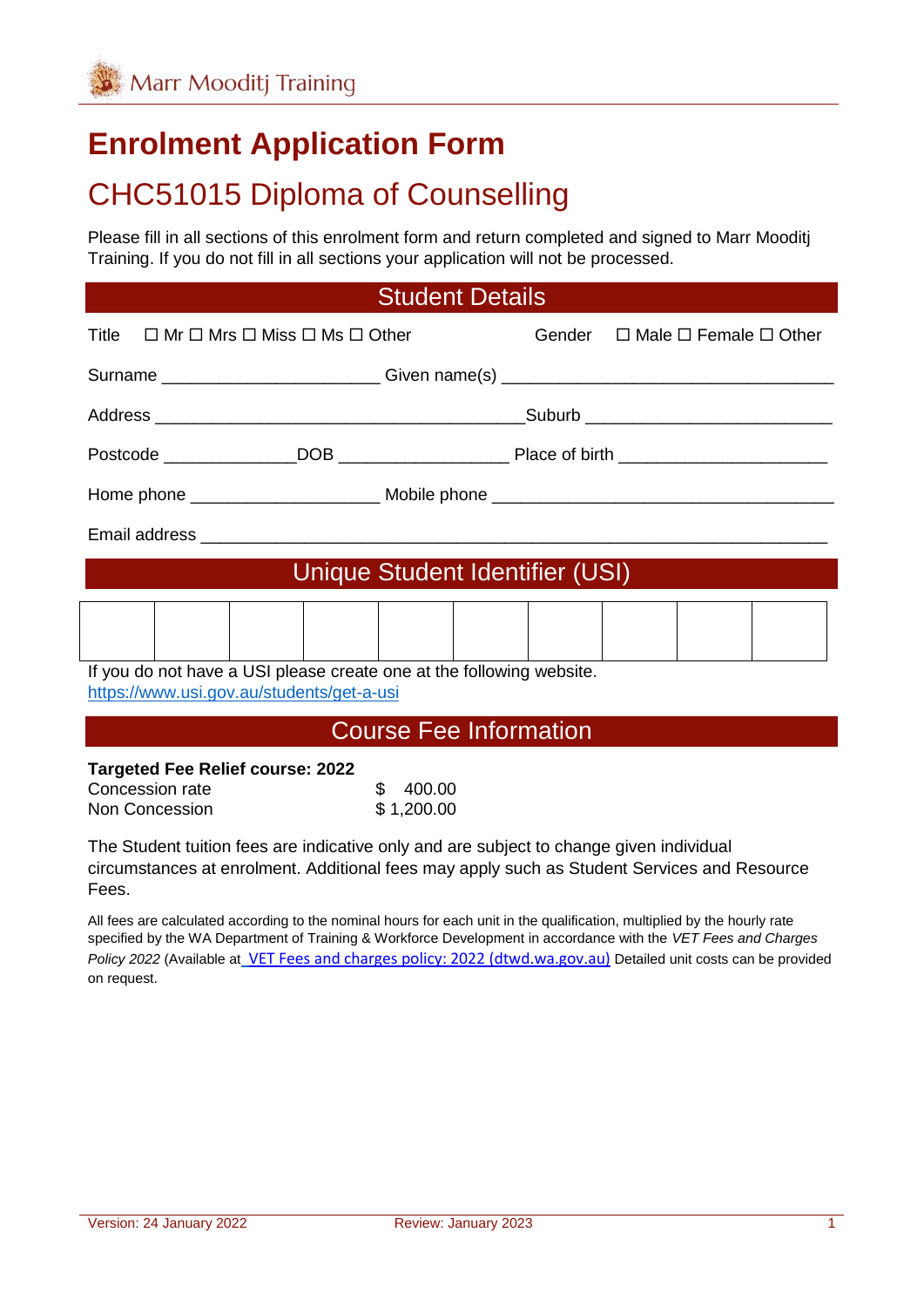#### Enrolment Specifications

Below are the specified details for enrolment at Marr Mooditj Training.

Agree to pay the Fees and Charges

To be a subsidised student you must be Aboriginal and/or Torres Strait Islander descent and older than 18 years

To be a student of Marr Mooditj Training you agree to our code of conduct

To be eligible for concession rate you must provide evidence such as Health Care card

Must be a resident of Western Australia

I will need to provide a certified copy of my Police Clearance or a Criminal History Check and Working with Children Check to attend any placements

I will need to provide a copy of my COVID-19 full vaccination certificate.

**For Country Students:** To access travel and accommodation you must be an ABSTUDY approved student. You must provide the ABSTUDY statement to Marr Mooditj Training before any travel and accommodation can be arranged.

Are you currently receiving ABSTUDY? Yes  $\Box$  No  $\Box$ 

#### Language, Literacy and Numeracy

Please tick the boxes that apply for your level of English language, literacy and numeracy (LLN). We need this information to identify whether you need LLN support.

|                                | Very Well | Well | Not very well | Not at all |
|--------------------------------|-----------|------|---------------|------------|
| I can speak/understand English |           |      |               |            |
| I can read English             |           |      |               | ш          |
| I can write in English         |           |      |               |            |
| I can do maths                 |           |      |               |            |

#### Support Needs

Do you have any disability, impairment or health condition that might  $\Box$  Yes  $\Box$  No affect your studies or require special support?

If YES, please provide details of the disability/condition(s) and support needed

Disability/Condition Support required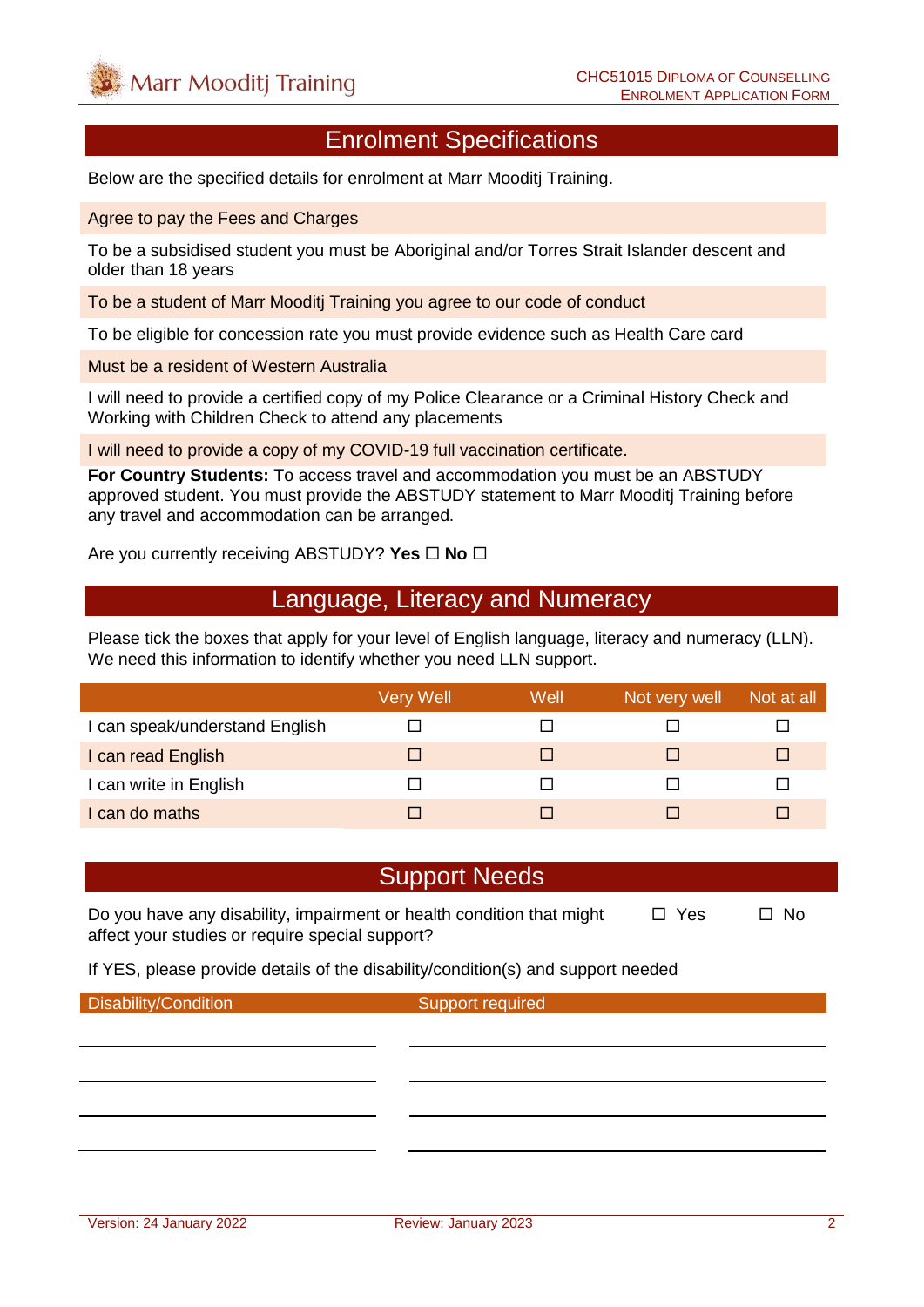# Educational Background

Please tick the boxes below to show your secondary (school) and post-secondary (university/vocational) education.

| Secondary (tick highest attended) |   | Post-Secondary (tick all that apply) |        |
|-----------------------------------|---|--------------------------------------|--------|
| Year 12 or equivalent             | □ | Doctorate                            |        |
| Year 11 or equivalent             | □ | <b>Master's Degree</b>               | П      |
| Year 10 or equivalent             | □ | <b>Bachelor's Degree</b>             |        |
| Year 9 or equivalent              | □ | <b>Advanced Diploma</b>              | $\Box$ |
| Year 8 or equivalent              | □ | Diploma or Associate Diploma         | П      |
| Never attended school             | □ | Certificate IV                       | $\Box$ |
|                                   |   | Certificate III or Trade             | П      |
| Year completed (eg 1961)          |   | Certificate II                       | П      |

\*Please attach Post- Secondary certificates if ticked

### Employment Status

Please tick the box that best describes your current employment status

| Full time                                |  |
|------------------------------------------|--|
| Part time                                |  |
| Employer                                 |  |
| Unemployed, seeking full time employment |  |
| Unemployed seeking part time employment  |  |

If employed please provide your employer's contact details:

| <b>Employer Name</b>                  |                |                     |
|---------------------------------------|----------------|---------------------|
| Address                               |                |                     |
| Suburb                                |                | Postcode            |
| Position held                         |                |                     |
| Employer phone                        |                |                     |
| Employers email                       |                |                     |
| Please send an invoice to my employer | Yes<br>$\perp$ | <b>No</b><br>$\Box$ |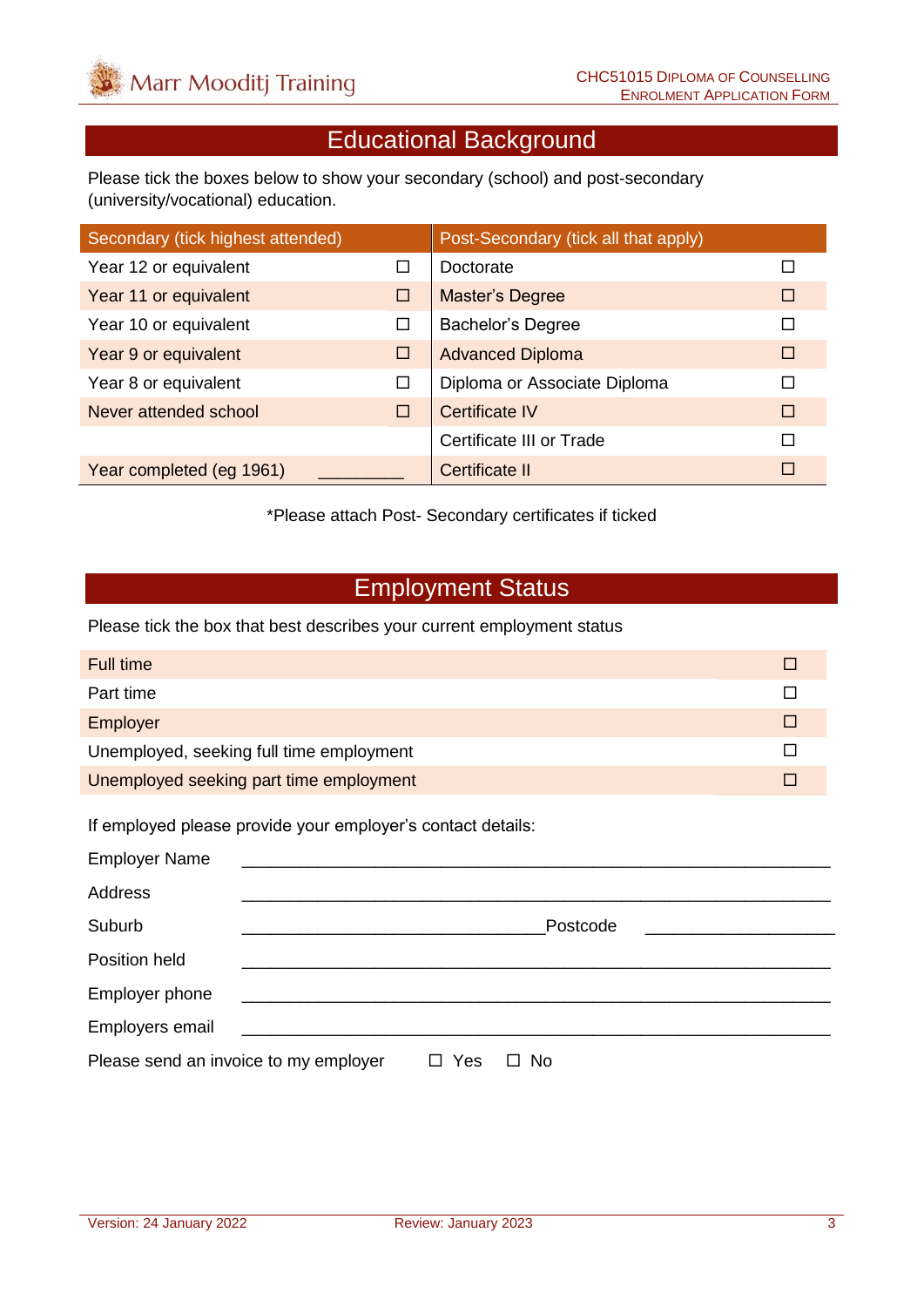#### What Are Your Reasons for Doing this Course

Please tick your reasons for doing this course in the boxes below (tick all that apply)

| To get a job                  | $\Box$ It is part of my job requirements   |  |
|-------------------------------|--------------------------------------------|--|
| To develop my own business    | $\Box$ I want extra skills                 |  |
| To try for a different career | For personal interest/Self development     |  |
| To get a promotion            | $\Box$ Other reasons (write reasons below) |  |

### Previous Enrolments

Is this the first time you have enrolled in a course at Marr Mooditi?  $\Box$  Yes  $\Box$  No

If NO, did you complete the course?  $\Box$  Yes  $\Box$  No

Please list the courses in which you have previously enrolled, and approximate date(s)

#### Course **Date** Date of the Course of the Course of the Course of the Course of the Date

## Privacy Notice & Declaration

Under the *Data Provision Requirements 2012*, **Marr Mooditj Training** is required to collect personal information about you and to disclose that personal information to the National Centre for Vocational Education Research Ltd (NCVER).

Your personal information (including the personal information contained on this enrolment form), may be used or disclosed by **Marr Mooditj Training** for statistical, administrative, regulatory and research purposes. **Marr Mooditj Training** may disclose your personal information for these purposes to:

- Commonwealth and State or Territory government departments and authorised agencies; and
- NCVER.

Personal information that has been disclosed to NCVER may be used or disclosed by NCVER for the following purposes:

- populating authenticated VET transcripts;
- facilitating statistics and research relating to education, including surveys and data linkage;
- pre-populating RTO student enrolment forms:
- understanding how the VET market operates, for policy, workforce planning and consumer information; and
- administering VET, including program administration, regulation, monitoring and evaluation

You may receive a student survey which may be administered by a government department or NCVER employee, agent or third party contractor or other authorised agencies. Please note you may opt out of the survey at the time of being contacted.

NCVER will collect, hold, use and disclose your personal information in accordance with the *Privacy Act 1988* (Cth), the National VET Data Policy and all NCVER policies and protocols (including those published on NCVER's website at [www.ncver.edu.au\)](http://www.ncver.edu.au/).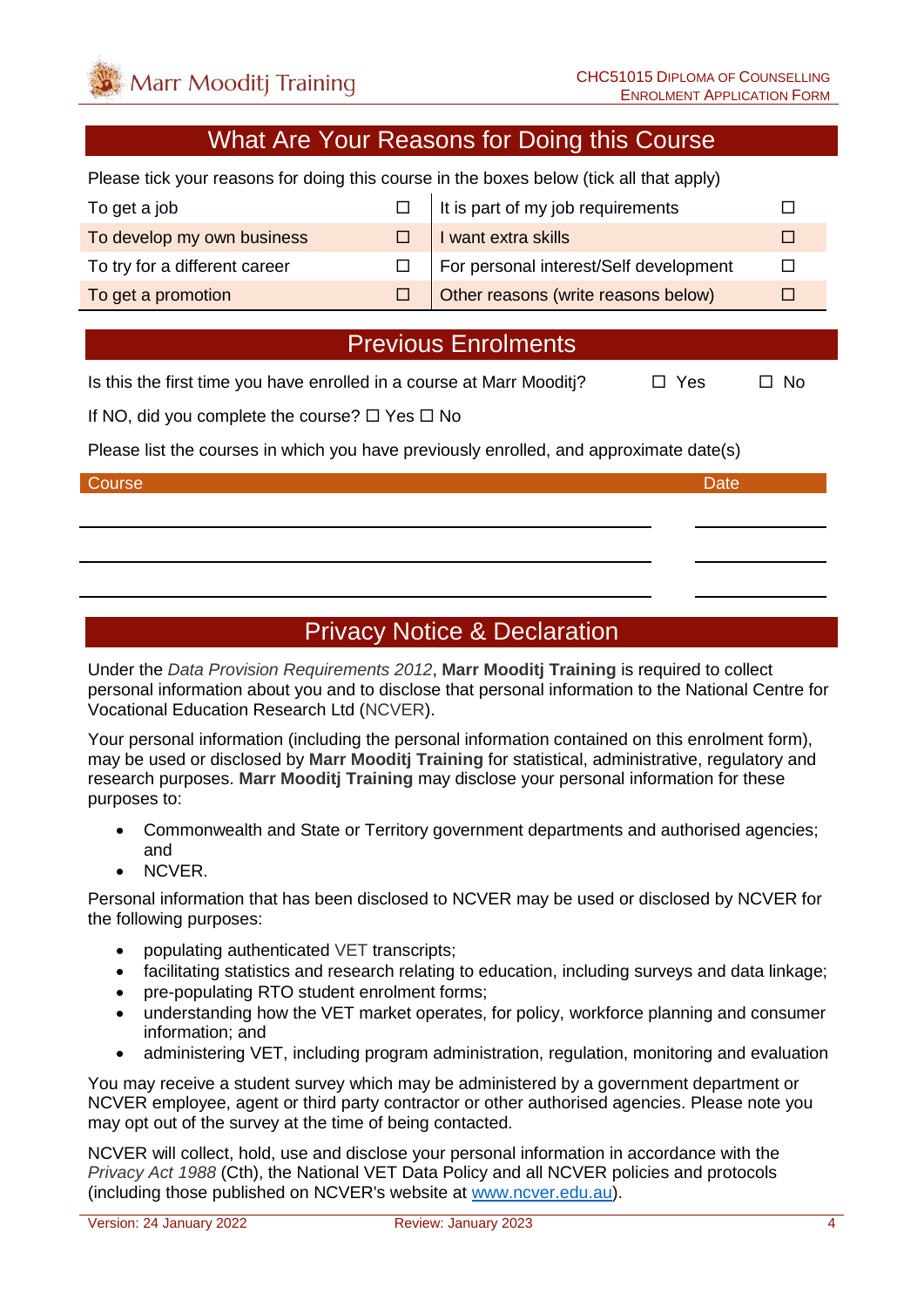#### How Did You Hear About Us?

 $\Box$  Newsletter  $\Box$  Radio  $\Box$  Word of Mouth  $\Box$  Family/Friend  $\Box$  Facebook  $\Box$  Website  $\Box$  Job Network  $\Box$ Other \_\_\_\_\_\_\_\_\_\_\_\_\_\_\_\_\_\_\_\_\_\_\_

#### **Declaration**

**I certify that the information provided in this application are true and correct.**

**STUDENT SIGNATURE** \_\_\_\_\_\_\_\_\_\_\_\_\_\_\_\_\_\_\_\_\_\_\_\_\_\_\_\_\_\_\_\_**DATE**\_\_\_\_\_\_\_\_\_\_\_\_\_\_\_\_\_\_\_\_\_

# Submit Your Application to:

MARR MOODITJ TRAINING INC

PO BOX 1030, BENTLEY DELIVERY CENTRE, WA 6983

Phone: (08) 9351 9344 Fax: (08) 9350 6830

Email: [reception1@marrmooditj.com.au](mailto:reception1@marrmooditj.com.au)

#### Application Process

- 1. A letter of acknowledgement will be sent by mail to you within 2 working days of receipt of your application. If you have not received an acknowledgement please telephone Marr Mooditj Training.
- 2. Marr Mooditj Training will process your application within 5 working days, and upon successful application, will send you a confirmation of your enrolment.
- 3. Applicants may be encouraged to complete Language, Literacy and Numeracy training prior to enrolment in the course of their choice.